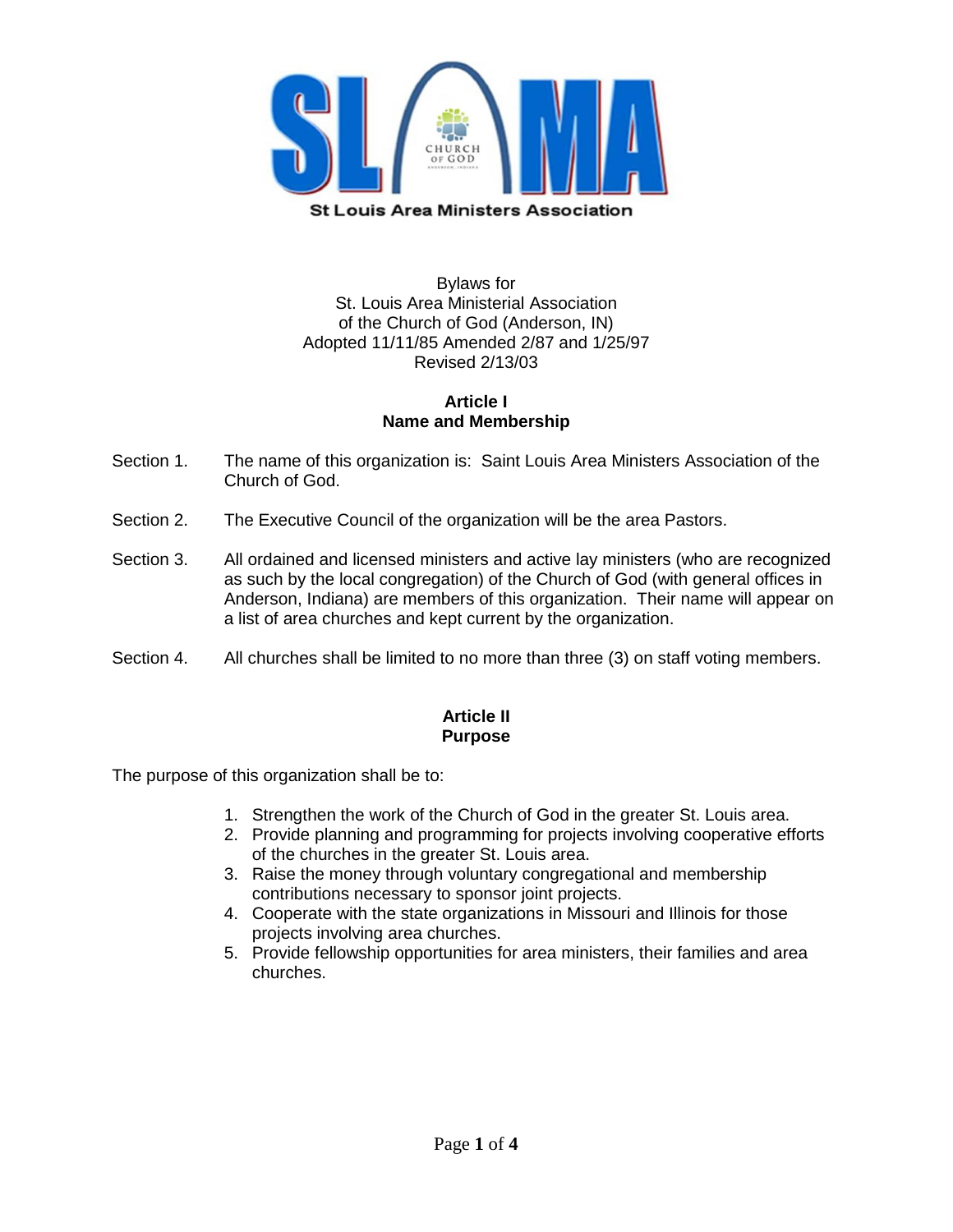#### **Article III Officers**

- Section 1. The officers elected from among the membership shall be:
	- A. Chairman
	- B. Vice-Chairman
		- *These nominees must be ordained active pastors who are regular in SLAMA attendance.*
	- C. Secretary/Treasurer
- Section 2. The election shall be at the January meeting of the organization with the following provisions:
	- A. A nomination committee appointed at the meeting prior to January shall present a slate of nominees, at least two for each office, except Chairman.
	- B. The Vice-Chairman automatically succeeds the office of Chairman at the expiration of the previous Chairman's term, or in the event of a permanent vacancy.
	- C. The limit for one person to serve the Vice-Chairman/Chairman cycle is two consecutive cycles of four (4) years.
	- D. The consecutive terms are permissible for the secretary/treasurer.
- Section 3. The terms of tenure shall be one year in each position.
- Section 4. Vacancies shall be filled by nomination from the floor and election (to fill out the term) at the meeting where it is learned that a vacancy has occurred.
	- A. In the event of simultaneous vacancy of the Chairman and Vice-Chairman, at least two (2) nominees will be received and the top vote recipient becomes Chairman and the second highest vote becomes the Vice-Chairman.
- Section 5. The duties of the officers:
	- A. The Chairman shall:
		- 1. Preside at meetings of the organization.
		- 2. Preside at the executive council meetings.
		- 3. Represent the organization at functions requiring organizational representation.
		- 4. Coordinate the planning of meetings and projects undertaken by the organization.
		- 5. Appoint persons in the organizations as instructed by the organization.
		- 6. It is suggested that the Chairman delegate a few projects during the year to the oversight of the Vice-Chairman.
	- B. The Vice-Chairman shall:
		- 1. Serve in the temporary absence of the Chairman fulfilling his duties as listed in "A.1." above.
		- 2. Plan fellowship activities.
		- 3. Plan any program which is a part of the monthly meeting of the organization.
	- C. The Secretary shall:
		- 1. Keep accurate minutes of each SLAMA and executive council meeting.
		- 2. Read the minutes as request by the Chairman.
		- 3. Assist the Chairman and Vice-Chairman in the preparation of the agenda.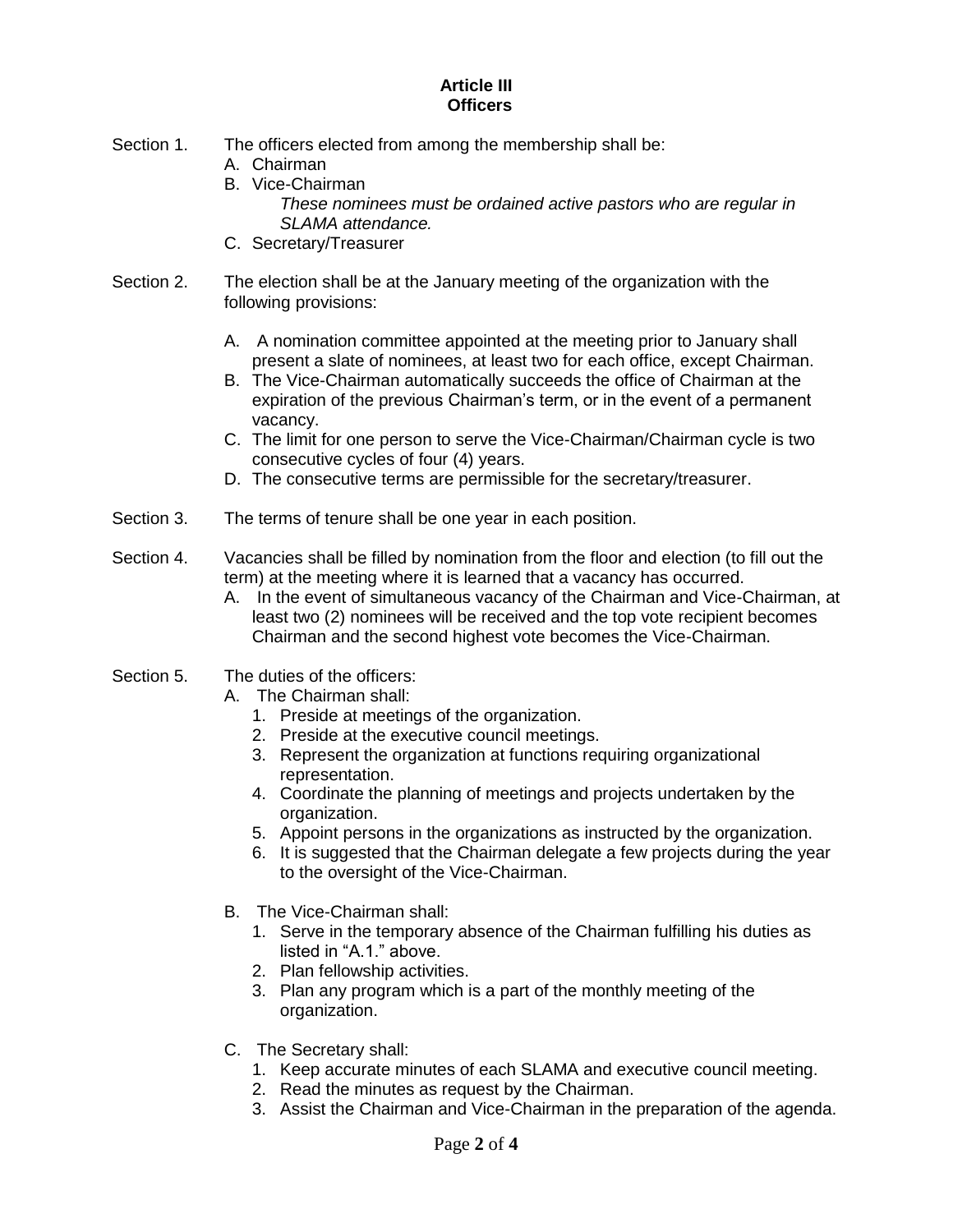- 4. Notify all members of the next meeting, place, time and agenda.
- 5. Deal with other correspondence as necessary (i.e. flyers, promotions, etc.)
- 6. Provide all new members with the latest minutes, bylaws, and SLAMA mailing list.
- 7. Annually update the SLAMA mailing list.
- D. The Treasurer shall:
	- 1. Keep an accurate ledger to show clearly all income and expenditures. These are to be presented at the end of each fiscal year. (or at a special call) to the Executive Council. This annual report should then be presented in writing to the organization in January.
	- 2. Give written monthly reports on the status of the finances of the organization.
	- 3. Receive and deposit, in an acceptable bank, the money received by the organization.
	- 4. Maintain the checkbook and write the checks, as authorized, by the organization.

# **Article IV Meetings**

- Section 1. Fiscal Year The fiscal year begins with the January meeting, which is recommended to occur at the end of the month.
- Section 2. Time Meetings shall be held once each month on Saturdays at 10:00 a.m. The particular day and time of each meeting shall be decided by the group to meet the needs of the majority.
- Section 3. Agenda
	- A. The Chairman, Vice-Chairman, and Secretary are to plan the agenda at least one week in advance. Agenda considerations are to be submitted by members prior to this deadline.
	- B. The Chairman may designate someone with easy access to a copier to make copies of the agenda so that an adequate number will be available and can be passed out at the meeting each month.
	- C. The total agenda will be limited to 90 minutes.
	- D. The following should be the meeting pattern:
		- Opening Prayer Reading of the minutes Agenda considerations Treasurer's Report Old Business New Business Next Meeting Information Area Announcement Adjournment
- Section 4. Business and Decisions:
	- A. A quorum shall consist of two-thirds (2/3) of the previous year's average monthly attendance, according to the records of attendance sign-up sheets that are suggested to be used.